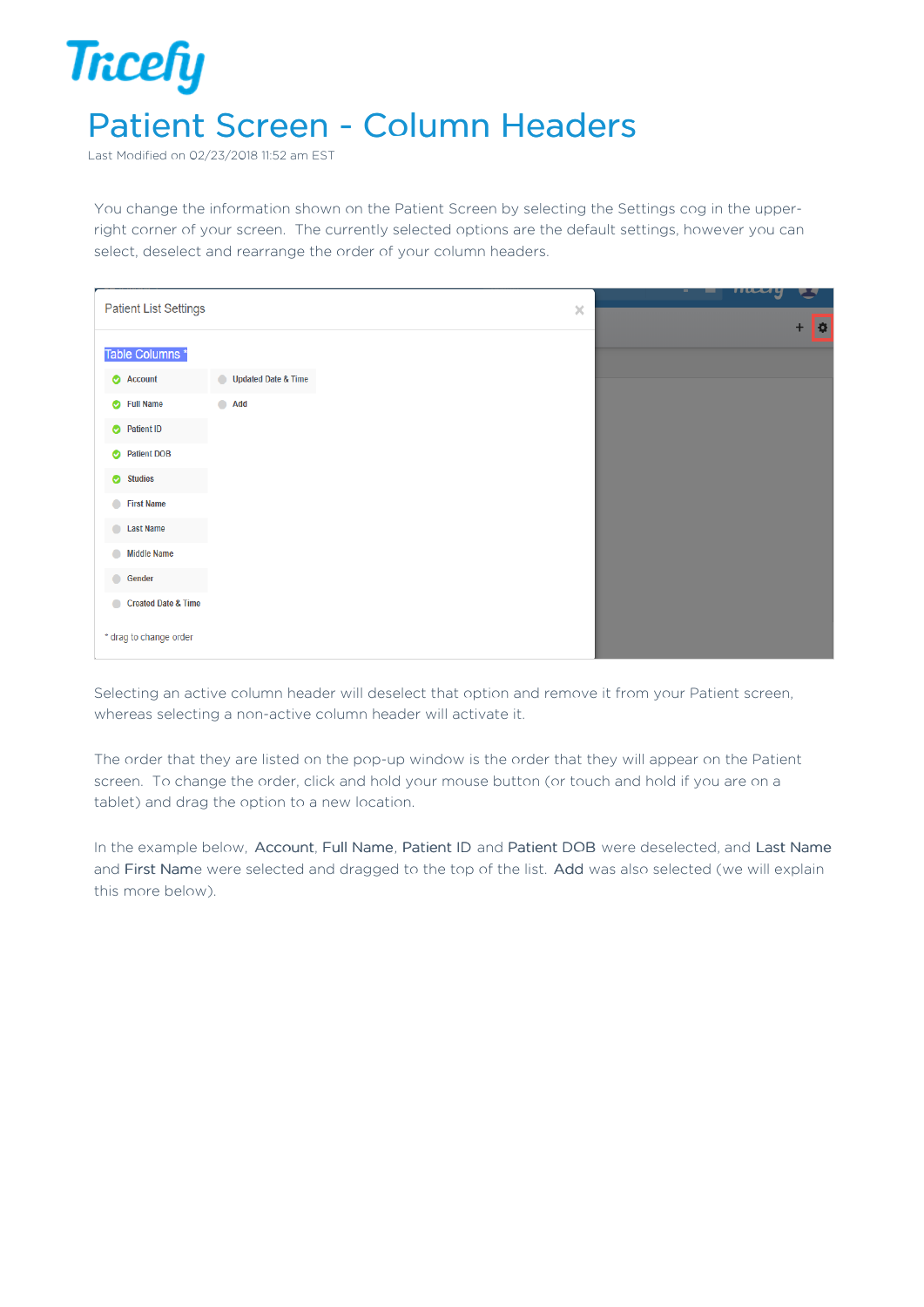## **Tricefy**



Our new columns look like this:

| Last Name | <b>First Name</b> | <b>Created Date &amp; Time</b> | <b>Studies</b>   | Add |
|-----------|-------------------|--------------------------------|------------------|-----|
| Thurman   | Gerald            | 2017-03-16 2:59 PM MST         | Show Studies (1) |     |

• Selecting the + button in the Add column opens a pop-up window for creating a study that does not have DICOM, such as a study that is just a report.

## $\sqrt{T}$  See instructions for creating a study without DICOM

- If we select the Last Name column header, it will order our patients in alphabetical order (A-Z) by last name
	- If we select column header again, it will reverse the order (Z-A)
- . If we select Created Date & Time, patients will be added from the newest patient to have a study in Tricefy, to the oldest patient.

You will know how studies are listed because the selected header will be bold. In the example below, Last Name is selected so patients will be listed alphabetically by last name:

| Created Date & Time<br><b>Last Name</b> $\vee$<br>Name<br>-irst<br>Add<br>tudie<br>__________ |  |  |  |  |  |
|-----------------------------------------------------------------------------------------------|--|--|--|--|--|
|-----------------------------------------------------------------------------------------------|--|--|--|--|--|

## Saving your Settings

Changes to your settings are automatically saved and will be used the next time you log into Tricefy. Changes on this screen do not affect other members of your clinic.